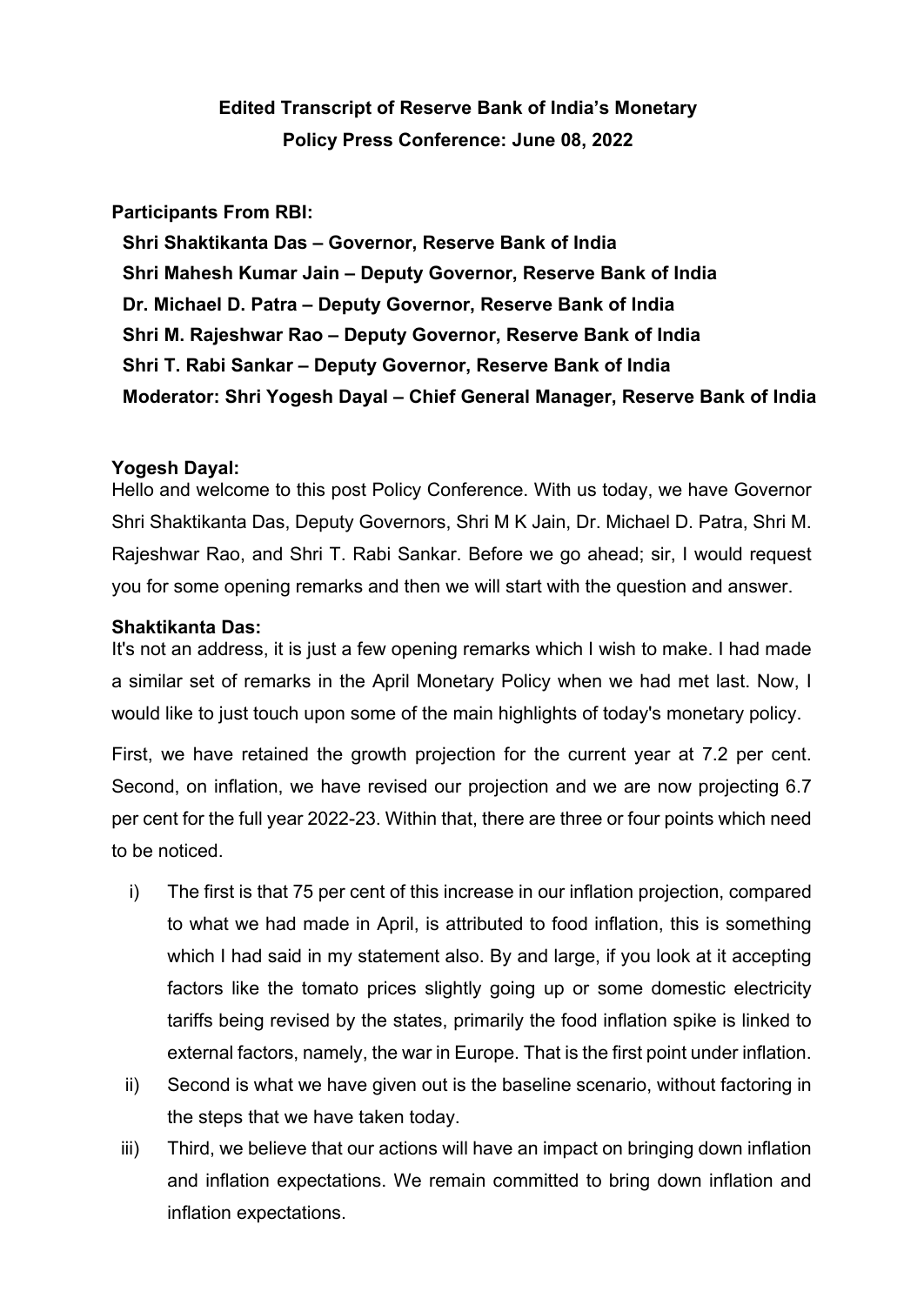- iv) Fourth, our rate action and other actions are calibrated to the evolving inflationgrowth dynamics. Inflation must come down. Economic recovery also must continue.
	- So, I talked about growth, I talked about inflation; these are two points.

The third point I would like to mention about the rate hike and the stance. The rate hike is obviously no brainer, it is 50 basis points. So, the repo rate now stands at 4.9 per cent. We have said that clearly. As regards the stance, as you would have noticed, we have dropped the word, 'we remain accommodative', that is mainly to give greater clarity to the market. We are now focusing on the withdrawal of accommodation. What does that mean? It means that we are now completely focused on the withdrawal of accommodation. But in terms of rates, we are still below the pre-pandemic level in terms of liquidity. The liquidity surplus in the market is still higher than the prepandemic level. In that sense, the stance remains accommodative. But we are now completely focused on the withdrawal of accommodation, and this gives greater clarity to the market and to all the stakeholders and to all of you who are analysing and writing about it.

The fourth point is with regard to liquidity. There was a lot of speculation around CRR. We have not increased the CRR. The liquidity withdrawal, going forward, will be calibrated and measured. We will ensure that adequate liquidity is available to meet the productive requirements; to meet the credit requirements of the economy, i.e., the bank credit requirements.

Fifth and final, as I have very clearly mentioned in my statement, the Reserve Bank is not bound by any stereotypes and conventions. The Reserve Bank will continue to be dynamic and pragmatic in its approach.

I'll stop here and we will now take the questions. Over to you, Yogesh.

## **Yogesh Dayal:**

Thank you, sir, for the opening remarks. First, I will invite Mr. Hitesh Vyas from PTI to ask his question.

## **Hitesh Vyas, PTI:**

Good afternoon. Given that your inflation projection is at 6.7 per cent for the full year, will RBI be aggressive in terms of hike and terms of quantum of rate hikes?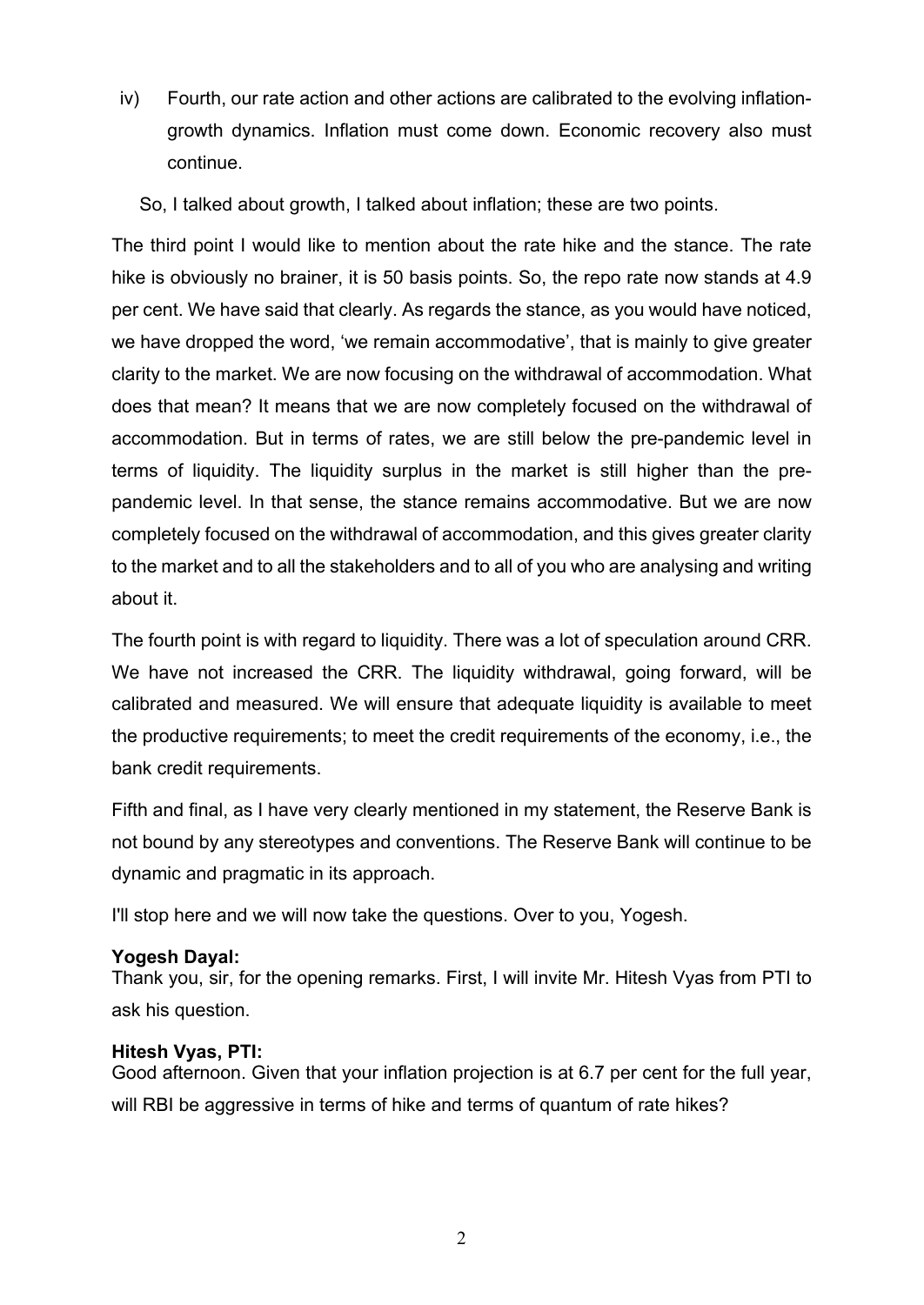As I just mentioned, and as I have said in my statement that our future action will depend on the evolving inflation growth dynamics. The situation is fast-changing and it will depend on how the situation evolves.

## **Hitesh Vyas, PTI:**

On the CBDC front, is there a timeline in mind for its launch? What would be the likely channels, for instance, distributions?

## **Shaktikanta Das:**

I would request the deputy governor Rabi Sankar to take that question.

## **T. Rabi Sankar:**

On the timeline, it was announced in the budget that it will be introduced this year and it will be introduced this year. Various technologies will be used. The only thing I would like to emphasise is that the process of introduction would be gradual so that there is no disruption in the banking system or in the financial system.

## **Yogesh Dayal:**

Thank you, sirs. I'll move on to Mr. Bijoy Idicheriah from Informist Media.

## **T. Bijoy Idicheriah, Informist Media:**

You have indicated that till December, you expect inflation to be above 6.0 per cent bound. That indicates that for the whole year, you will be in breach of the 2.0 - 6.0 per cent mandate. What does failure mean in the sense of meeting the mandate? What are the kinds of procedures that you will have to follow and will this mean that RBI will have to be pre-emptive maybe even in the liquidity withdrawal, maybe even in the pace of hikes and stuff that you'll have to do, to bring inflation back into the bound?

## **Shaktikanta Das:**

In an extremely uncertain conditions that we have, and in the context of an extremely uncertain outlook, it is not possible to provide forward guidance on what you are mentioning, it will depend on how the situation evolves. With regard to what you are calling, it will be breaching the inflation target framework, etc., we will deal with it as and when the situation arises. The situation is very dynamic so, I would not like to speculate anything on that. The law is very clear, and we will do accordingly. As it stands today, I would not like to speculate that this will happen and then we will do this. Internally, we examine all possibilities in various directions under various scenarios. As I said, I'm repeating again that it will depend on the evolving situation.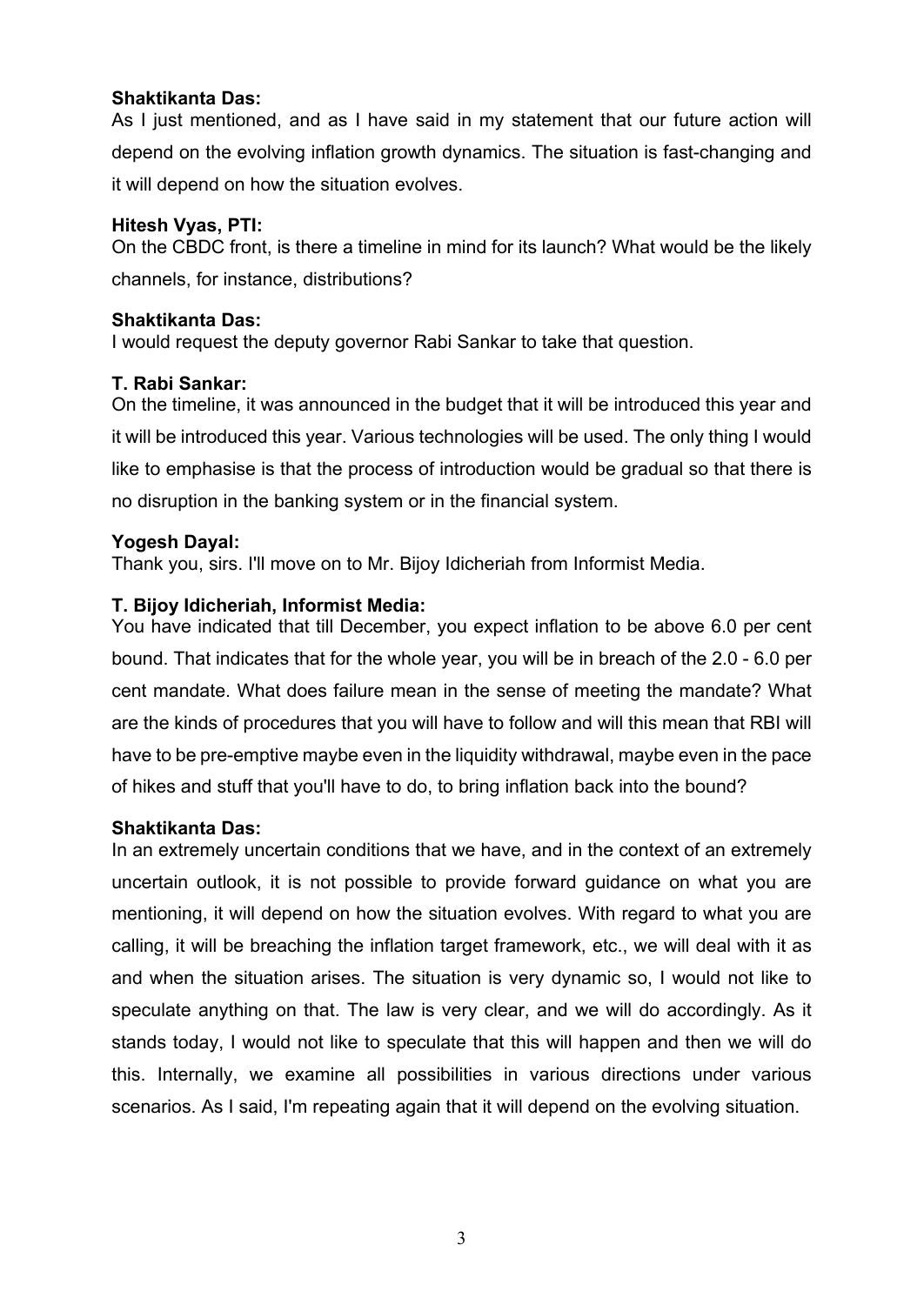## **T. Bijoy Idicheriah, Informist Media:**

Is that why you have also dropped stance because Mr. Verma has also been talking about it for the last couple of policies that stance would be very difficult to give in a situation like this.

## **Shaktikanta Das:**

There is a stance. I have said in my statement also and our stance is withdrawal of accommodation.

## **Yogesh Dayal:**

Thank you, sir. I will move on to Ms. Latha Venkatesh from CNBC TV18.

## **Latha Venkatesh CNBC TV18:**

In your speech, you said that you are committed to normal monetary conditions in a calibrated manner. Can you elaborate on what you mean by normal? Is it 5.15 which is pre-pandemic? Is it 6.0 per cent which was, when you shifted from a neutral to accommodation? Or is it even zero real rate which means 6.7 per cent for one year inflation. So, the repo rate will have to be a lot higher.

## **Shaktikanta Das:**

The way I look at normal, I and my colleagues in RBI, and the way RBI looks at normal conditions, and so is the MPC, is that if you recall the February 2020 monetary policy framework which we announced, it is linked to the overnight rates. The critical factor will be not the quantum of liquidity or not any particular level. We have not speculated or we have not said that this is the normal rate; normal rate meaning the policy rate. All that we have said is that when the overnight rates are in alignment with the repo rate. Even currently the overnight rates are below the repo rate. They are closer to the SDF rate. So, normal condition would primarily mean, when the overnight call money market rates are more or less aligned with the policy repo rate.

## **Latha Venkatesh, CNBC TV18**:

On real rate we would like to know what is the RBI's thinking? Do you calculate it with this exposed 6.7 per cent? How do you calculate real positive rate? And do you want to get there at all?

## **Dr. Michael D. Patra:**

The real rate is always forward-looking, just like the rest of monetary policies. So, you should consider the forecast of the inflation rate sometime into the future, within which monetary policy works and then calculate the real rate.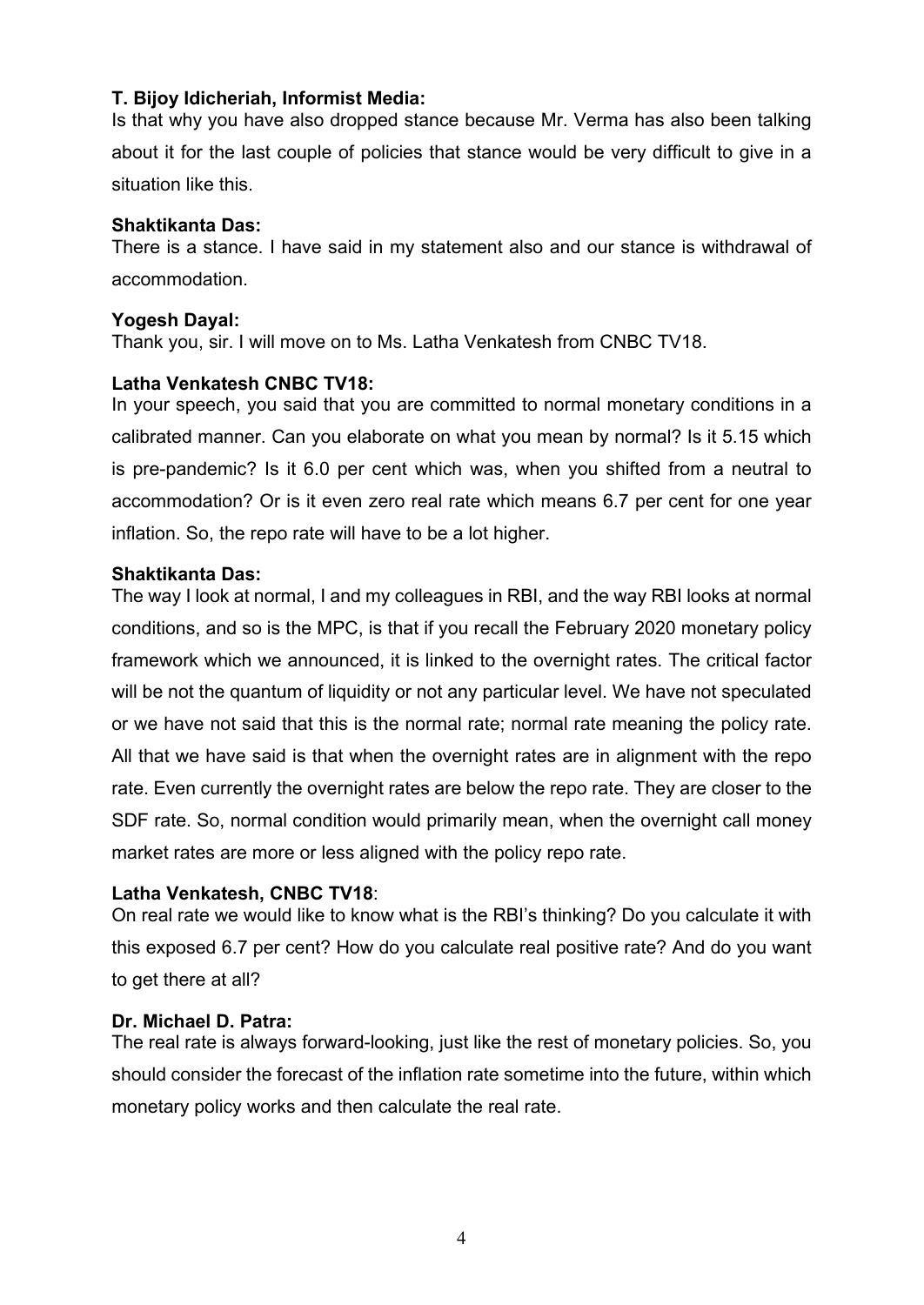## **Latha Venkatesh, CNBC TV18**:

But you have not given us Q1 number, you have not given us a 12-month forward number, do you have any for FY24 first half, at least?

## **Dr. Michael D. Patra:**

No, you have the Q4 number, and from the Monetary Policy Report, you have the 2023-24 numbers. As Governor mentioned you will have to feel your way, it's a very dynamic situation. We will have to see how the future evolves.

## **Yogesh Dayal:**

Thank you, sirs. I will move on to Mr. Govardhana Rangan from Economic Times.

## **M. Govardhana Rangan, Economic Times:**

Despite raising the rates, you mention that liquidity will be there, and extra liquidity will be withdrawn over a multiyear timeframe. So, there are some economists who are forecasting liquidity to turn neutral by the end of the year. So, does your statement mean that you will ensure that SDF is still used and then there will be funds flowing in the SDF over the next one or two years, even if you are focusing on withdrawal of accommodation.

## **Shaktikanta Das:**

What multiyear time cycle basically means is that we started withdrawal of liquidity even last year. We stopped the G-SAPs. In other words, we did not announce new G-SAPs. We also introduced the VRRRs last year, the Variable Rate Reverse Repo auctions. This year we have taken steps. Again, the VRRRs are being continued. In the May policy statement, we increased the CRR also. A multiyear would basically mean, as I have said earlier, a 2–3 year cycle. So, when you say 2-3 year, again it is very flexible. The situation is very dynamic. It can be argued that we started last year, so last year is year 1, this year is year 2, next year is year 3; but in these extremely uncertain conditions, all that we are trying to convey is that it is not as if we are doing it suddenly, abruptly, in a compressed manner during the current financial year.

## **M. Govardhana Rangan, Economic Times:**

So, more than half the multiyear is already over.

## **Shaktikanta Das:**

All that we wanted to convey is that we don't want to take any sort of abrupt, rushed action which may sort of be detrimental to the system, to the market or to the credit offtake.

## **M. Govardhana Rangan, Economic Times:**

On the inflation forecast, you have not mentioned some of the action that you have taken, including the rate increase today. So, if you factor in that and probably some of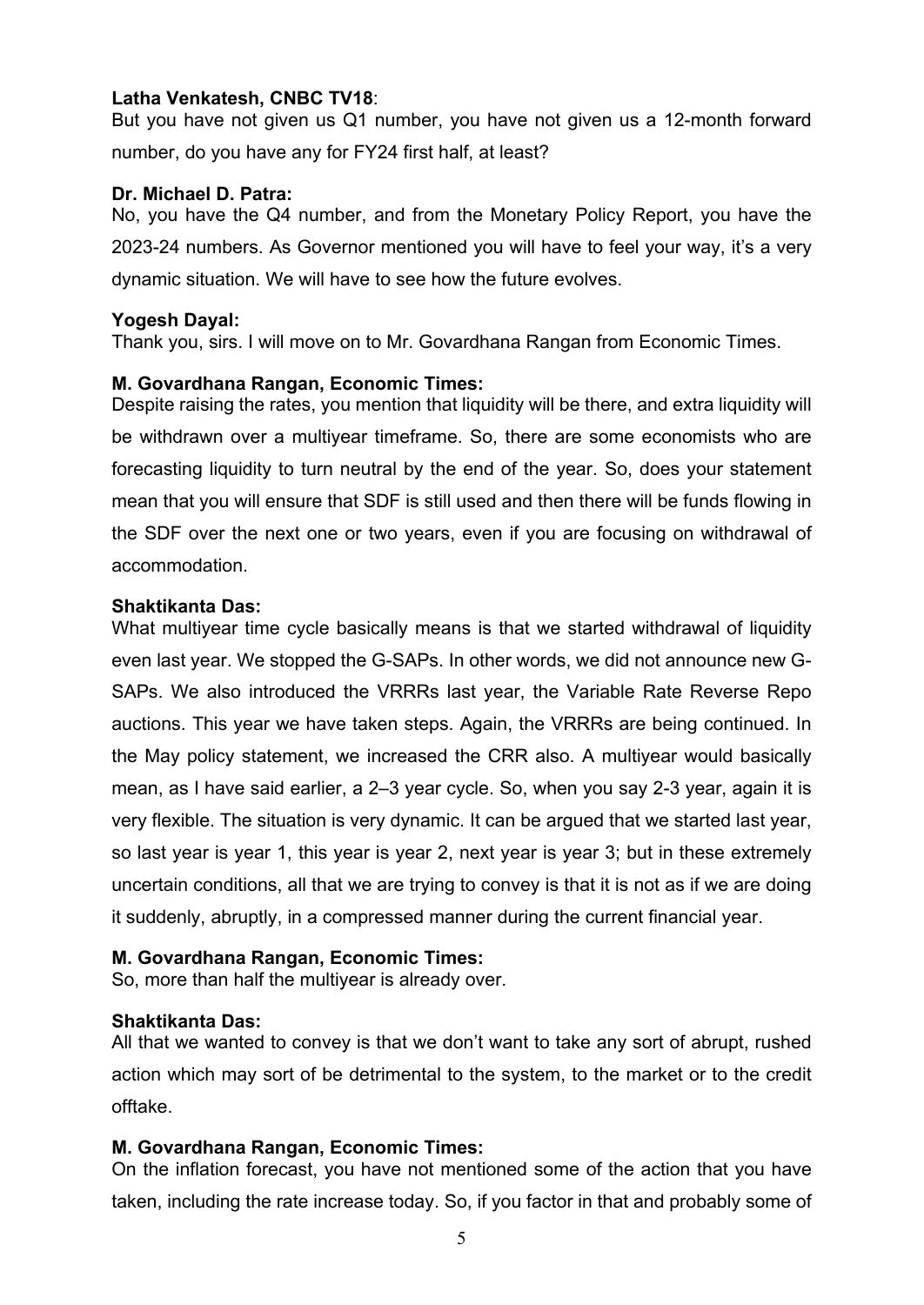the measures from the government as well, how does the inflation outlook for the next fiscal year, which you have not touched upon. How does that look if you are going to have these rate actions impact on that?

## **Shaktikanta Das:**

You see each action takes its time to play out. Monetary policy actions would take ideally 6 to 8 months to fully play out. We will watch the evolving situation and next year's inflation numbers are given in Monetary Policy Report. The next report is due in October. So, we will give it at that time.

## **Yogesh Dayal:**

Thank you, sir. I will move on to Mr. Anup Roy from Bloomberg.

## **Anup Roy**, **Bloomberg**:

You mentioned about your aim to come back to the middle point of the inflation. Now given that you have increased the inflation projection so much, has the middle point shifted in your calculation and are you targeting more like 6.0 per cent? And as Dr. Patra recently wrote, has the threshold inflation increased in India after the pandemic?

## **Shaktikanta Das:**

Since you are referring to Dr. Patra and what he wrote, let Dr. Patra take the question.

## **Dr. Michael D. Patra:**

Actually, you are misquoting me. It's the case of leading the witness. I have my paper here and what I have written is, that all the parameters that monetary policy deals with like the target, the threshold, etc., need to be re-estimated with pandemic data, that's all.

## **Yogesh Dayal:**

I will now invite Manojit Saha from Business Standard to ask his question.

## **Manojit Saha, Business Standard:**

In a tightening cycle, monetary policy is most effective when the liquidity is in deficit mode. Do you foresee a liquidity deficit scenario going ahead, that is the first question. And the second question is that I don't see the 4.0 per cent inflation target in the resolution. So, is that something that is in your mind to go back to the 4.0 per cent inflation targeting or you are comfortable in the near term to be at 6.0 per cent?

## **Shri Shaktikanta Das:**

That was exactly the question which Anup Roy just asked and we have said that our endeavor will be to move closer to the target. And the target is 4.0 per cent plus or minus 2.0 per cent on either side. So, that target of 4.0 per cent does remain.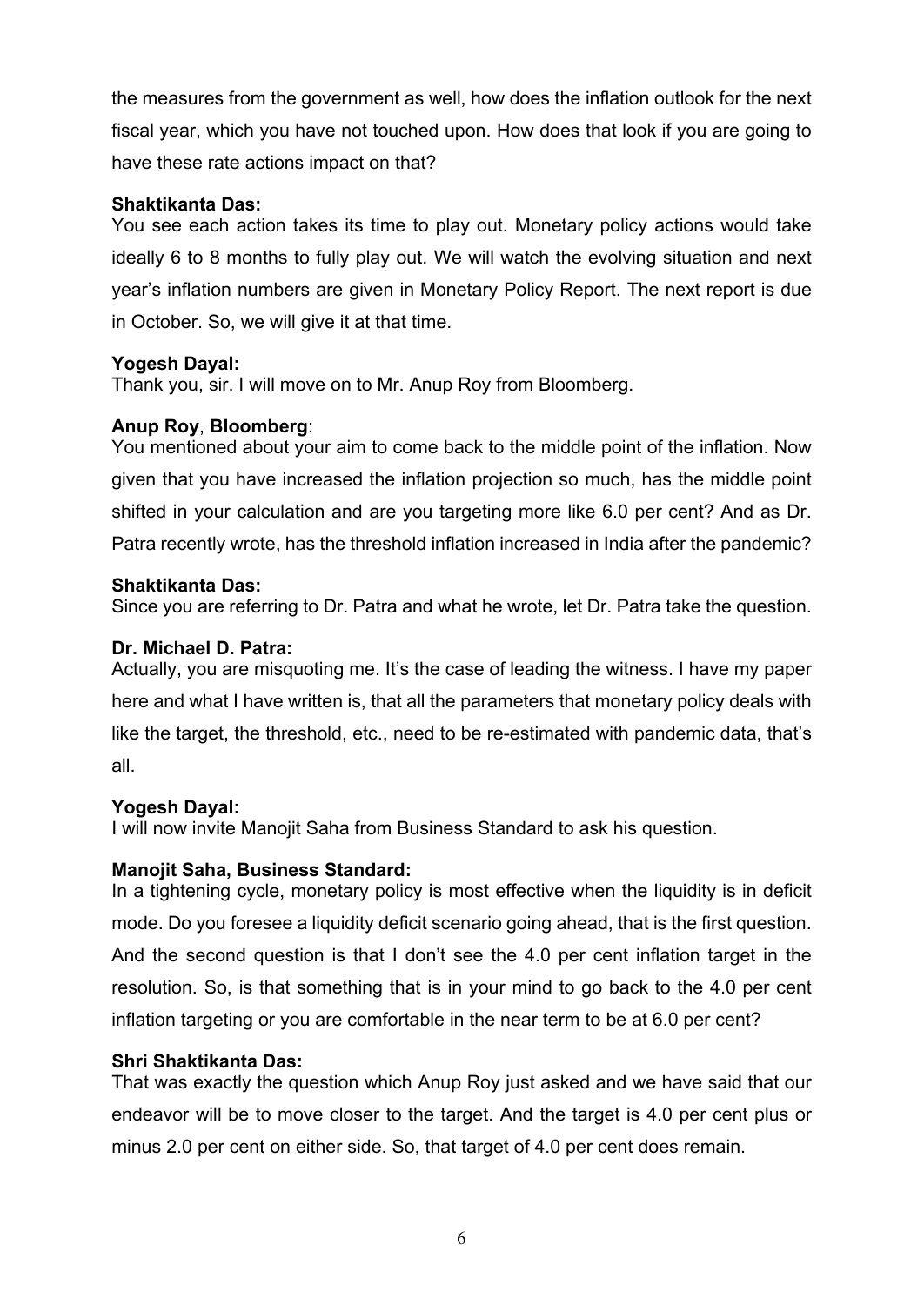Liquidity is impacted by so many other factors. The pace of government expenditure, frontloaded capital expenditure, for example by the government as it happened last year, if this year also the capital expenditure and other expenditure are frontloaded, it adds to the liquidity. Credit offtake which has now, we have mentioned it in the resolution, improved. The increase is by 12.0 per cent. If this increase is sustained, then obviously liquidity goes out of the system. There are other factors also relating to the foreign exchange market, which add or drain out liquidity. It is a constantly evolving situation. All that we are saying is that we will ensure the availability of adequate liquidity. If the liquidity runs into a very heavy deficit, that is your question, then the repo window is always available, that can be used by the system.

### **Latha Venkatesh, CNBC TV18**:

Just to continue with what he said, you have not said anything specific; no specific liquidity measure has been announced, not CRR, not any other. So, should we understand that the normal process of withdrawal of cash and FX sales is enough hereafter to calibrate liquidity?

### **Shaktikanta Das:**

In extremely volatile and uncertain conditions, we just cannot give any forward guidance. We are constantly watchful. In fact, on a real-time basis, the entire team in the Reserve Bank is watching and we will be taking action. If you recall while reading out my statement, I took a pause, when I was talking about implementing the government borrowing program, in the current year in a non-disruptive manner. I took a pause and I explained that I have not said what steps will be taken by the RBI, but as per the evolving situation, as per the requirement we will be using various instruments which are available to us.

#### **Yogesh Dayal:**

Thank you, Sir. I will move on to Swati Bhat Shetye from Reuters.

## **Swati Bhat Shetye**, **Reuters:**

Governor, if you can give us a little more clarity on what is the most preferred step? Markets were clearly very comforted by that statement you made today. We have seen bond yields come down almost 10 to 12 basis points. What is the most preferred step at this point? Are there any preferred measures, in terms of managing the government borrowing program, considering that you are in a withdrawal of accommodation phase, you would not want to infuse more liquidity into the market? So, how do you plan to manage that?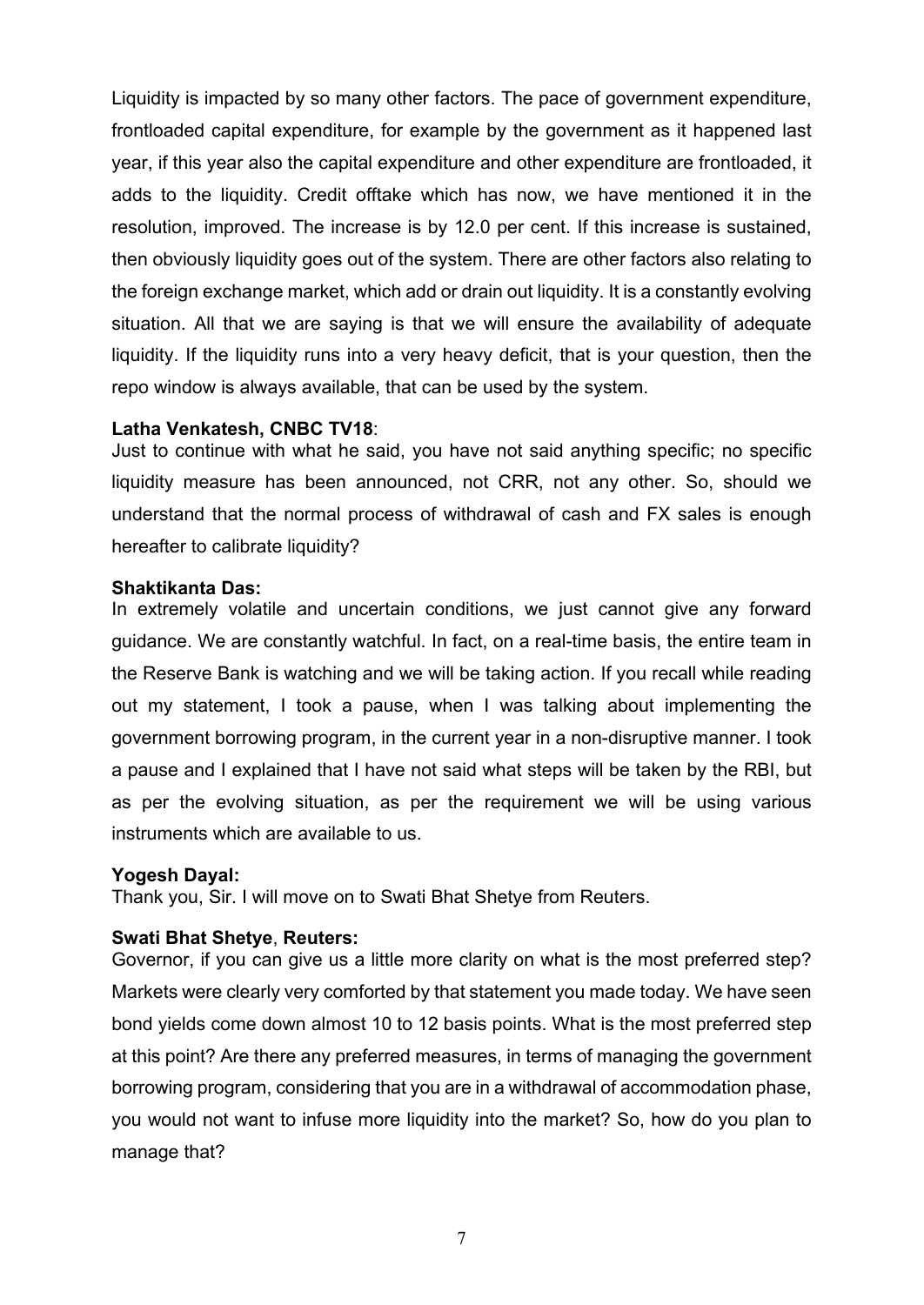Preferred step will depend on where we stand. Let me say that we are monitoring the G-sec markets, in fact we monitor all markets. G-sec market also, we are monitoring it very closely. Preferred step will again depend on the situation prevailing at that time. You know what instruments are available with us. With regard to Operation Twist, we have today greater leverage, greater flexibility because we have enough securities. Because of introduction of SDF, naturally the securities which are available to us, which in an otherwise, in previous context if there was a reverse repo, we have to give out securities. Today we have enough securities to undertake Operation Twist. This is just a factual information; I am not giving a forward guidance. But what I am saying is that we have greater leverage today with regard to Operation Twist and we have other instruments at our command. If our team in RBI comes out with any innovative steps to deal with the liquidity problem, then we will see. But, at the moment, there are no innovative steps, so don't jump into any conclusion that another G-SAP or something like that. All that I am wanting to say is that we are watchful and we will take necessary steps as maybe required.

#### **Yogesh Dayal:**

Thank you, sir, I will move on to Mr. Mayur Shetty from Times of India.

## **Mayur Shetty**, **Times of India**:

Governor, as you pointed out the transmission on the lending side has been very effective since most of the loans are now linked to the repo rate external benchmarks. But on the deposit side, it is not being that effective. So, do you think that reduces the efficacy of the monetary policy, people might save less, and investments also might not have been because lending rates are going up?

#### **Shaktikanta Das:**

We have instituted this external benchmarking for two years now, in October 2019. We are monitoring it and normally the transmission does take time. We just announced the rate hike roughly one month ago. The transmission takes about 1-3 months, it will take time. But, going forward, we do expect the rate hikes to get transmitted also to the liability side, namely to the deposit rates. I have acknowledged that in my statement also that the bank deposit rates have started going up. In any case, when there is a credit offtake, banks need to mobilise more resources by way of offering higher deposit rates to the savers.

## **Mayur Shetty**, **Times of India**:

On the recurring mandates you have allowed relaxation for domestic payment ₹15,000 increase in the limit. But people are also facing problems on international payments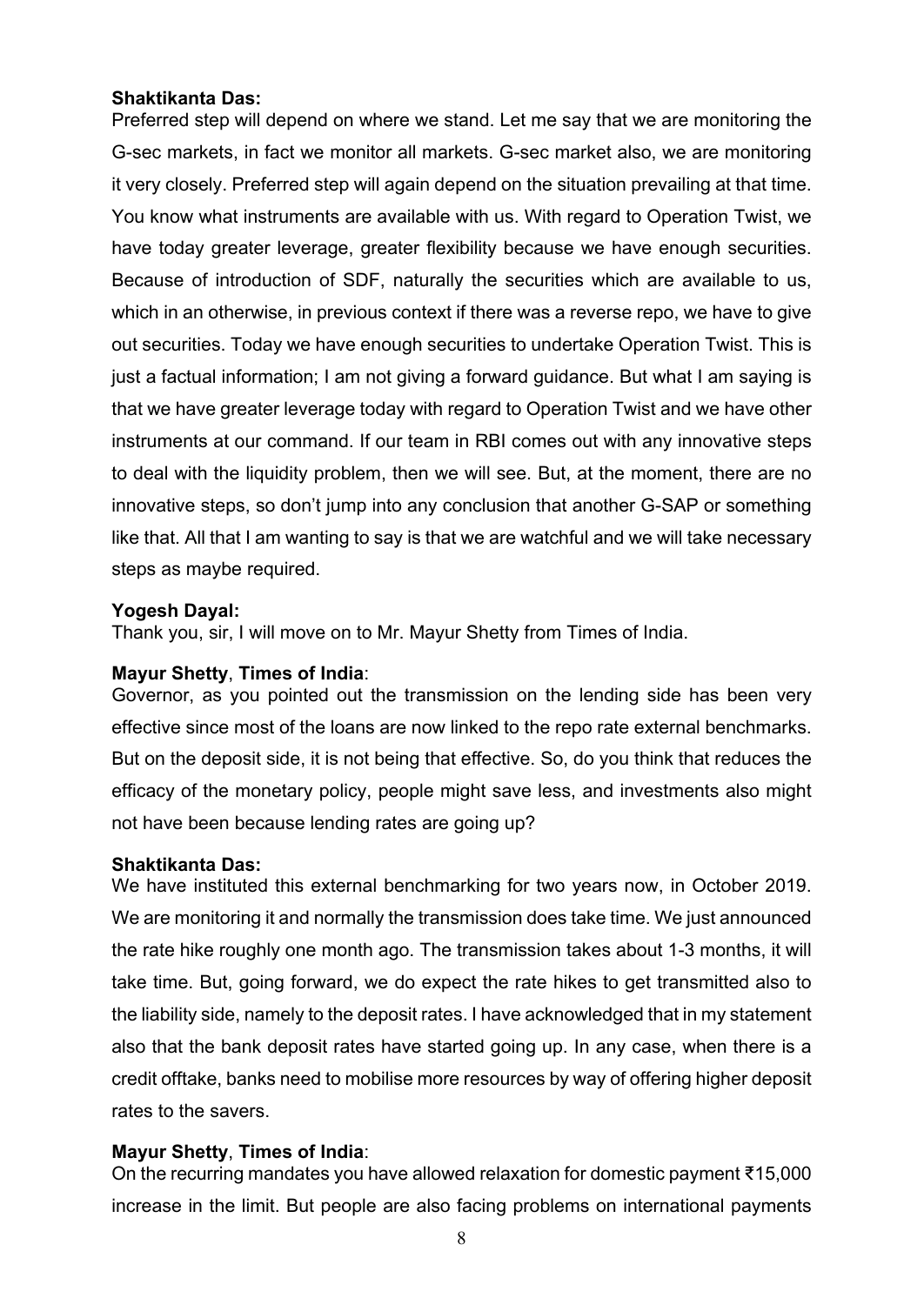because for a lot of these providers, India is too small a market to comply with RBI's guidelines.

## **Shaktikanta Das:**

I got the question, the first part with regard to transmission if DG Michael Patra wants to add something you could add, but the other aspect of your question, let DG Rabi Sankar take it.

## **T. Rabi Sankar:**

Since October 1, when we introduced this, so far about 5.9 crore mandates have been registered. The total mandates are about 6.5 crore, which basically means that about 0.6 crore existed before that and subsequently these many mandates have been registered. In fact, this surprised us because we thought the total mandates available were roughly around 5.0 crore. It's more than that. So, probably a large part is covered. In these mandates, about 3,450 international merchants have also registered. Some of them, for whom India business is not that significant, will take a little longer time to make the investments to adjust their systems. Some major ones have conveyed that to us that they will adjust, but it will take a little bit longer and until then there could be some issues. We have tried to address some of the things with the recent announcement of increasing the limit. We heard from many people that many international products, magazines, etc., are very expensive. So, every time doing it becomes a problem. So, we increased the limit from ₹5,000 to ₹15,000, this year. That will probably take care. But overall to answer your question, the number and the volume that is left out now is not significant and with time that will also get in. At the end of the day, the objective of that e-mandate is that the customer should have better control on his digital payment activities, that is our ultimate goal and that will be achieved.

## **Yogesh Dayal:**

Thank you, sir. I will move on to Gopika Gopakumar from the Mint.

## **Gopika Gopakumar, Mint:**

Good afternoon, Governor. This is with regards to a south-based private sector bank, Dhanlaxmi Bank. A minority group, a shareholders' group has raised an issue, they have called for an EGM saying that there is a financial crisis in the bank. The number of directors on the board has also reduced. Is there a cause for concern? Is RBI looking at this?

## **Shaktikanta Das:**

We do not discuss individual banks and the conditions prevailing in individual banks, outside and particularly not in a press conference. So, I will not comment on any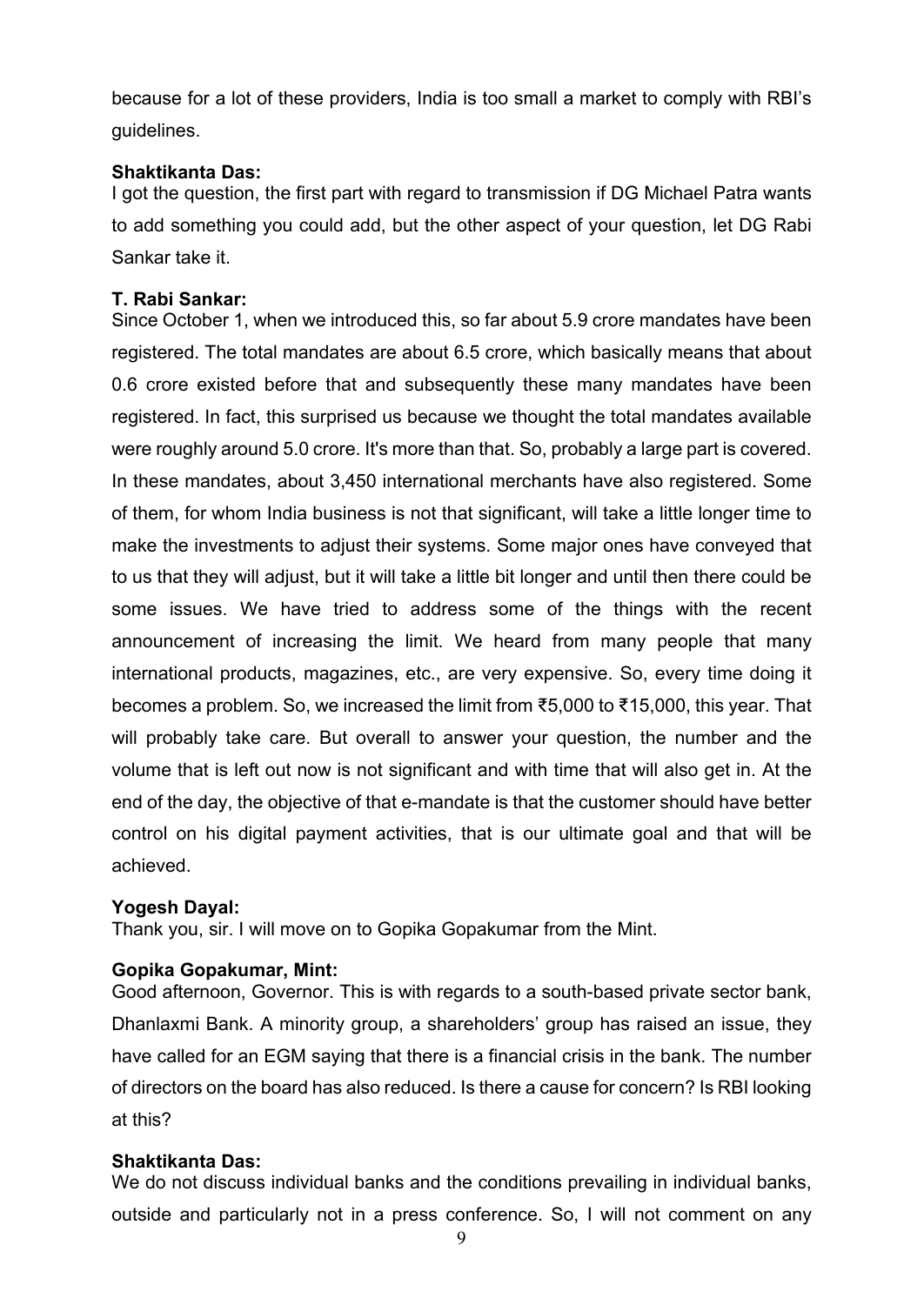individual bank. But as I have said in my statement, the Indian banking system remains resilient and strong in terms of various critical parameters like, capital adequacy, provisioning, profitability, and non-performing assets. Our supervision has been significantly deepened over the last three years. Each and every bank in our banking system is monitored very closely. We have the real-time data available with us, and we are monitoring it. Our supervisory officers are monitoring the situation in every bank very-very closely. Overall, the Indian banking system remains resilient and strong.

#### **Yogesh Dayal:**

Thank you, sir. I will move on to Shritama Bose from the Financial Express.

### **Shritama Bose, Financial Express:**

Good afternoon, sir. So, one question is on tokenisation. What do you think is the level of progress on that? Could there be a need to extend the June  $30<sup>th</sup>$  deadline even further? Other question is on linking RuPay Credit Cards to UPI. Any sense on how the pricing structure for that will work because currently, UPI and credit cards work on polar opposite MDR structures?

### **Shaktikanta Das:**

DG, Rabi Sankar can take that question.

### **T. Rabi Sankar:**

First on the tokenization - with about three weeks to go, the progress has been satisfactory. Over the last several months our teams have been constantly discussing with all stakeholders to ensure that the process of tokenisation comes over smoothly and the system is by and large prepared. All the card networks are offering tokenisation. About 16 crore tokens by the last count had already been created and this number would pick up as we come to the deadline and even as we go beyond the deadline. It's not necessary that everyone should have a token before that, you can always do it even later. So, the system is prepared. I really don't think there is any need to speculate on whether or not the timeline will be extended. There are a few collateral issues that have come to our notice, which we will adjust as we go. These are new issues that crop up every time you shift a regime, these sorts of issues come up. We will address them as we go. So overall I would probably term it as satisfactory.

## **Shritama Bose, Financial Express:**

The other question on credit cards linking to UPI.

## **T. Rabi Sankar:**

Going to the pricing structure is like jumping the gun. We will see that how it will be priced. The basic objective of linking credit cards to UPI is to provide a customer, a wider choice of payments. Currently, UPI is linked through debit cards to savings bank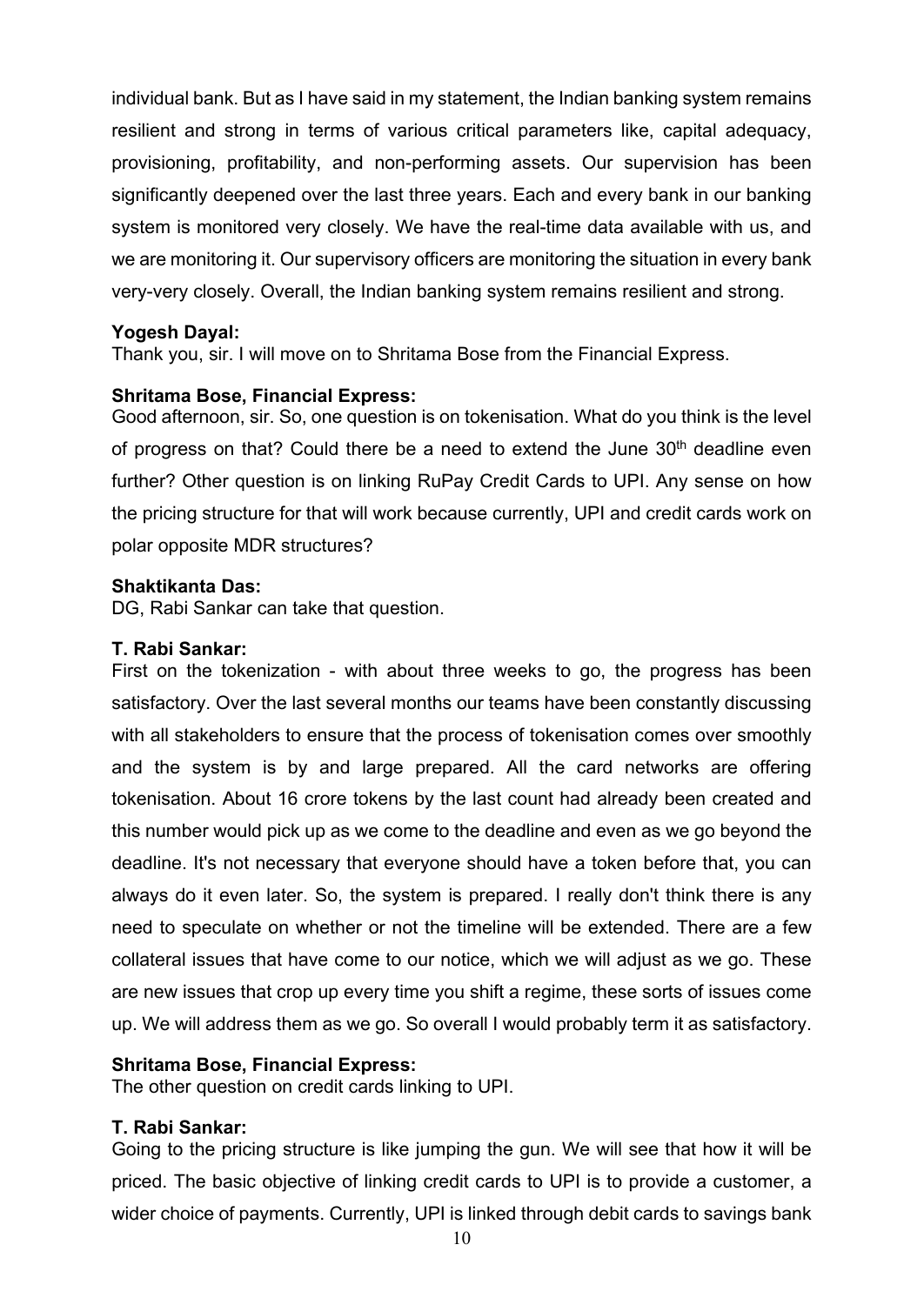accounts or current accounts. Now, this can be linked to the credit card account that banks give you that improve the choice that the customer has. How the pricing of that will work out, we will have to see because pricing is something that the banks will have to do, that the system entities will have to do. At this point, we will introduce the arrangement. Pricing, we will see how it goes.

### **Yogesh Dayal:**

Thank you, sir. I will move on to Surabhi Prasad from The Hindu Business Line.

## **Surabhi Prasad, The Hindu Business Line:**

The RBI has taken a number of steps on inflation and so has the central government. But do you think that there's more need for supply side measures especially perhaps something on fuel taxes again? My second question is on cryptocurrencies because the government has said they are coming out with the consultation paper soon. So, has there been further dialogue on the issue? Thank you.

### **Shaktikanta Das:**

On cryptocurrency, I can say that on all issues there is a constant engagement between the government and the RBI, including the cryptocurrency issues. We have given our views to the government. Let's wait for the discussion paper. With regard to the other aspect which you mentioned was about the supply side measures. Now it's for the government to take a call and I am sure government is mindful of the current inflation situation and it's for the government to decide on further supply side measures, which they consider as necessary. On that, I would not like to speculate, or I would not like to comment on that. It is for government to decide, and I am sure they will decide if and when there is a requirement, they will take the steps.

#### **Yogesh Dayal:**

Thank you, sir. I will move on to Vishwanath Nair from BQ Prime.

#### **Vishwanath Nair, BQ Prime:**

Good afternoon, Governor. The question is regarding the measures you announced on the cooperative bank side as part of your statement. It has two parts, firstly, how comfortable is the RBI using the cooperative sort of system to push demand further, because now you are allowing them to give out higher home loans. And the second part is in terms of allowing them to enter commercial real estate. How comfortable are you in terms of the regulation and supervision part of it because that has been a challenge in the past, especially with respect to commercial real estate? So, I just wanted to know that.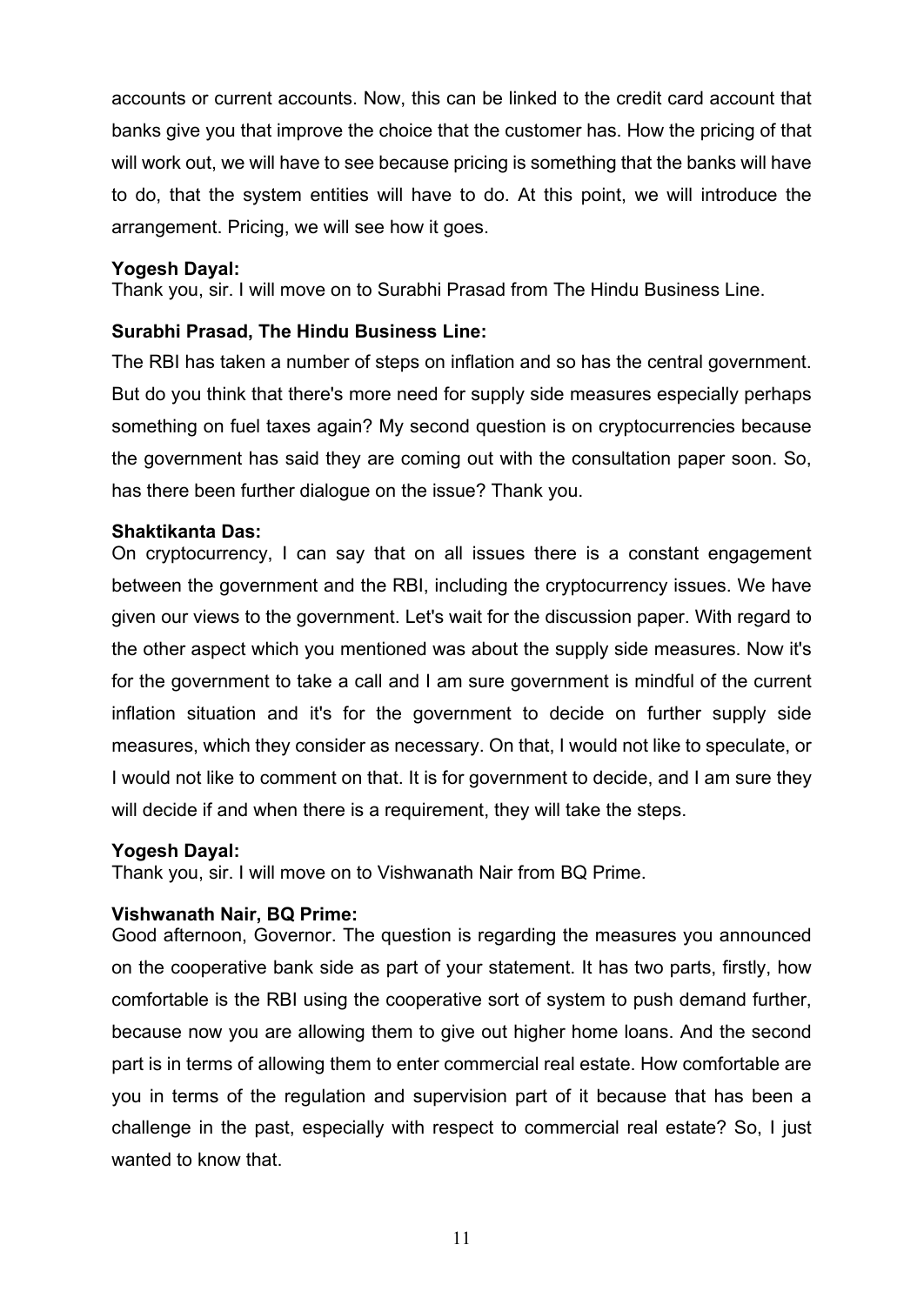DG, Rajeshwar Rao can take that question.

#### **Rajeshwar Rao:**

The customer demand is not really generated through the measure which we have announced. Actually, the customer demand is met through the measure which we have announced. The banks have the greater flexibility to meet the requirement of their customers for housing loans or higher amount of housing loans. So that is what is being enabled. And of course, these are subject to prudential safeguards in terms of ceilings, prescription of limits, etc. So, that will take care of a large amount of risk which could be enabled through this measure, if you perceive the risk is there. As Governor has already mentioned, we have a system of very close monitoring of all the banking entities and banking units. We are in a position to assess the vulnerability of banks very closely and monitor the situation. So, I don't think there would be much of a concern in terms of any risks arising from this kind of a measure.

#### **Yogesh Dayal:**

Thank you, sir. Now I invite Anurag Shah from Zee Business News.

#### **Anurag Shah, Zee Business News:**

My question is related to digital lending apps. Is Reserve Bank working with other agencies also on that because we are seeing recently, there have been a lot of cases like extortion, etc.? In Mumbai itself, there have been a number of suicides because of people getting fed up with the harassment by digital lending apps. The common people have this impression that the regulation of digital lending apps is done by the Reserve Bank. So, which agencies are you working with? And what is the progress on the draft notification which had come last year?

#### **Shaktikanta Das:**

What you mentioned about lending being done through digital lending apps and different kinds of problems occurring there; majority of them are unregistered lending apps, that means they are doing it on their own and they are not registered with the RBI. So, whatever is happening there, the law enforcement agencies or the State Police or the other law enforcement agencies, they should do the proceedings and they are doing it. Complaints are getting registered, and they are doing the proceedings. When we get a complaint, we immediately advise the customer or person complaining to place a complaint in the police and in many cases the State Police has taken effective action. You have mentioned about a report, that report has reached us, which is regarding the difficulties and challenges faced with these digital lending platforms. That report is in a very advanced stage of examination. Numerous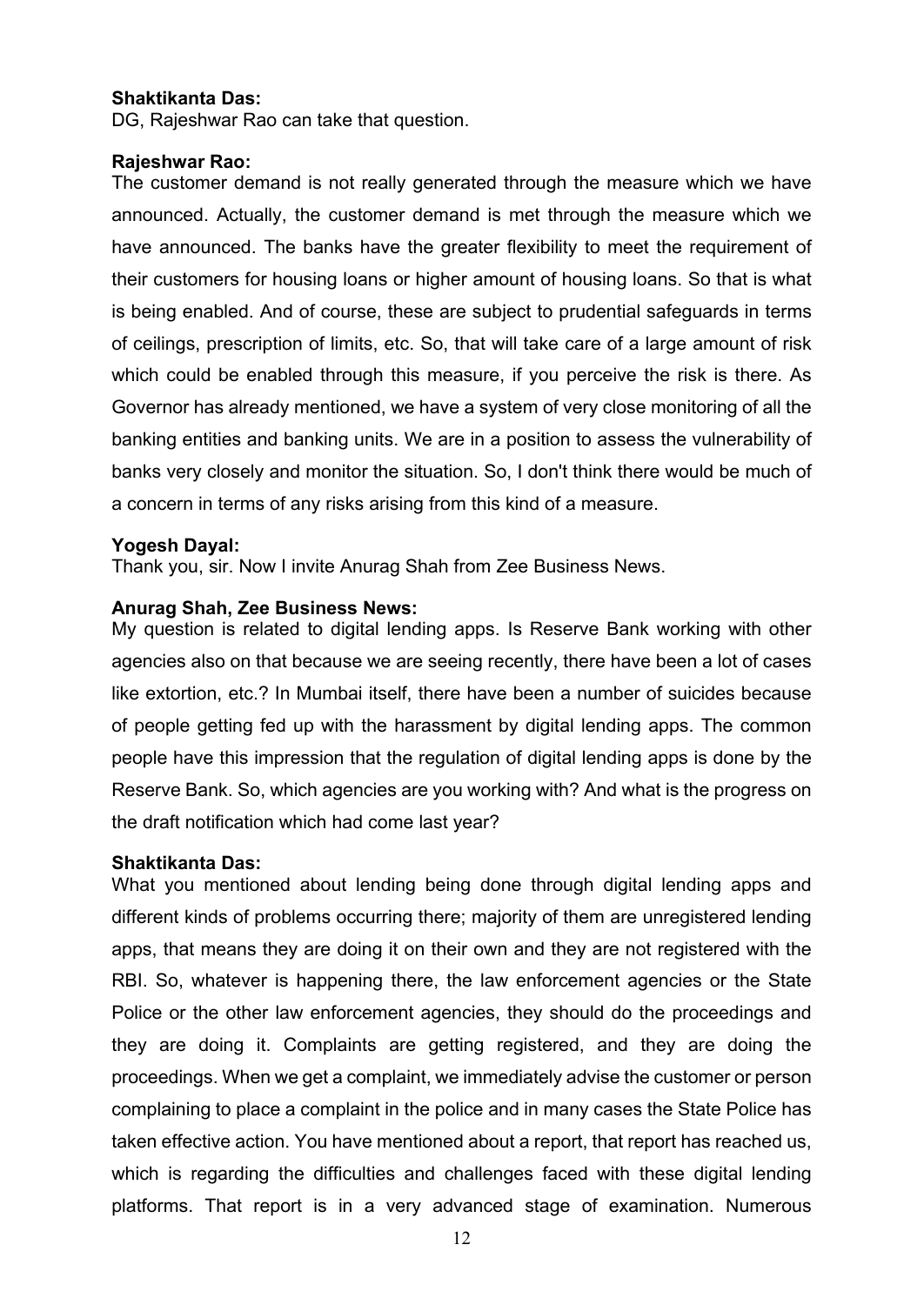comments have come on it. There have been many new developments since the report has come. It is in advanced stage of examination. We will examine it and we will issue the directions and guidelines. With reference to the unregulated and unregistered ones, the customers should first see whether they are registered or unregistered. So, whoever use these lending apps, I earnestly request them to first check whether they are RBI registered or not. If it is RBI registered and if there are any irregularities, then RBI will take immediate action. I give you this assurance. What's happening nowadays is that many messages are coming in banks' names also and they are telling you that if you click then you will get this loan/ facility immediately. So, the advice to the customers which banks are again and again telling through messages, SMS, WhatsApp, that the banks don't ask such information from its customers, customer information like OTP number or the CVV number. If any such message comes, do not click it immediately on mobile phone, whatever message comes, make a note of it. I wish to tell all the customers, to note down and call your bank's branch and enquire, that this message has come, is it okay, then you can go ahead on the basis of that if bank confirms.

### **Anurag Shah, Zee Business News:**

In recent days, you have cancelled licenses of five NBFCs having more than a dozen mobile apps. Were there similar discrepancies because of which the licenses were cancelled for these five NBFCs?

#### **Shaktikanta Das:**

There were many problems and errors, that's why we have sanctioned the license. For individual entities, for what reason we cancelled the license it may not be correct to say anything here.

#### **Yogesh Dayal:**

Thank you, sir, I will move on to Mr. Ankur Mishra from ET Now.

#### **Ankur Mishra, ET Now:**

Good afternoon, Governor. In a condition where the inflation expectations remain within your boundaries where you have projected 7.5 per cent in Q1 and gradual decline after that. Will your rate hikes, if at all, will be in that proportion or will be frontloaded? How should one read into that with 90 bps already done within one month?

#### **Shaktikanta Das:**

Let DG Michael Patra take that question.

#### **Dr. Michael D. Patra:**

Actually, to correct you 130 basis points have been done during this year while inflation has moved up by only 80 basis points. I just answered the question in facts.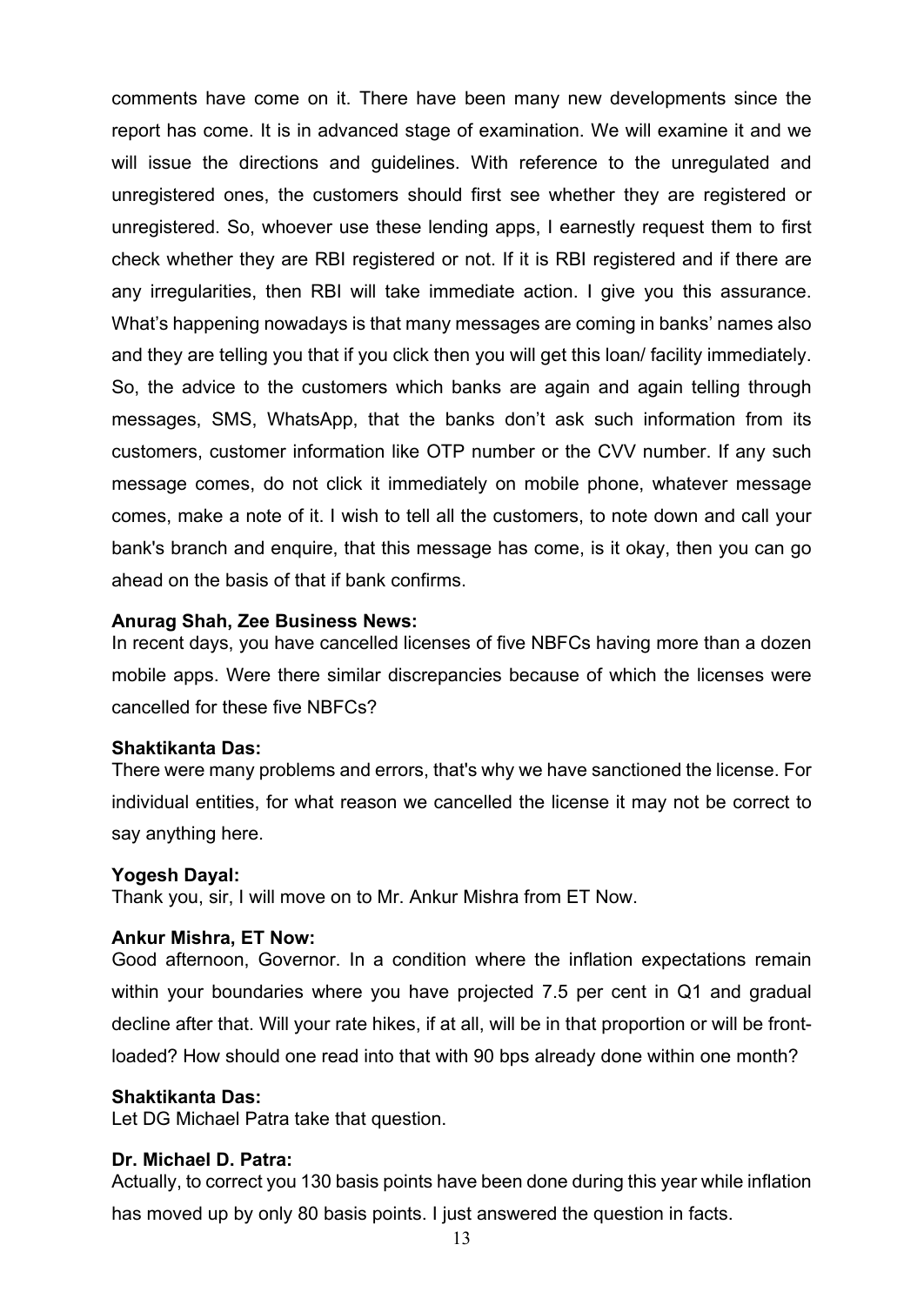## **Ankur Mishra, ET Now:**

So, how should one read into it, sir?

### **Dr. Michael D. Patra:**

Actually, I forgot to tell you, you should also take 20 basis points done last year by rebalancing from fixed to reverse repo too and we will continue working till inflation is at target or aligned to it.

## **Ankur Mishra, ET Now:**

But if I talk about the proportion which I am saying in a condition where it remains within your expectations, so will it be in the similar proportions? I mean, will it be front loaded?

### **Dr. Michael D. Patra:**

Never ask a Central Bank about the course of future interest rates.

### **Ankur Mishra, ET Now:**

I stand corrected. Sir, that is our job to ask questions. Second thing I wanted to ask about the NBFCs provisioning guidelines, which has been released recently. You have released guidelines for upper layer of NBFCs. Should there be an expectation that for other categories, a similar kind of guidelines will be there?

## **Shaktikanta Das:**

Today everybody's asking multiple questions. In the interest of time and to allow everyone, I would request to stick to one question. DG, Rajeshwar Rao may take that question.

#### **Rajeshwar Rao:**

The announcement for increase in provision for standard assets is actually a sequel to the announcement made last year under the scale-based regulation and it is consistent with the measures which we have announced there. For the other entities, we will take a measure at the appropriate time. So, we will keep it at that. Thank you.

#### **Yogesh Dayal:**

Thank you, sirs. I'll move on to Mr. Lalatendu Mishra from The Hindu.

## **Lalatendu Mishra, The Hindu:**

Thank you, sir. In your April monetary policy meeting, you spoke about the tectonic shift that is happening post the COVID. Recently we heard JP Morgan CEO talking about the hurricane coming on our way. Even Elon Musk spoke about his super bad feeling. So, what is your assessment of the global and Indian economy and how better or badly placed we are? Thank you, sir.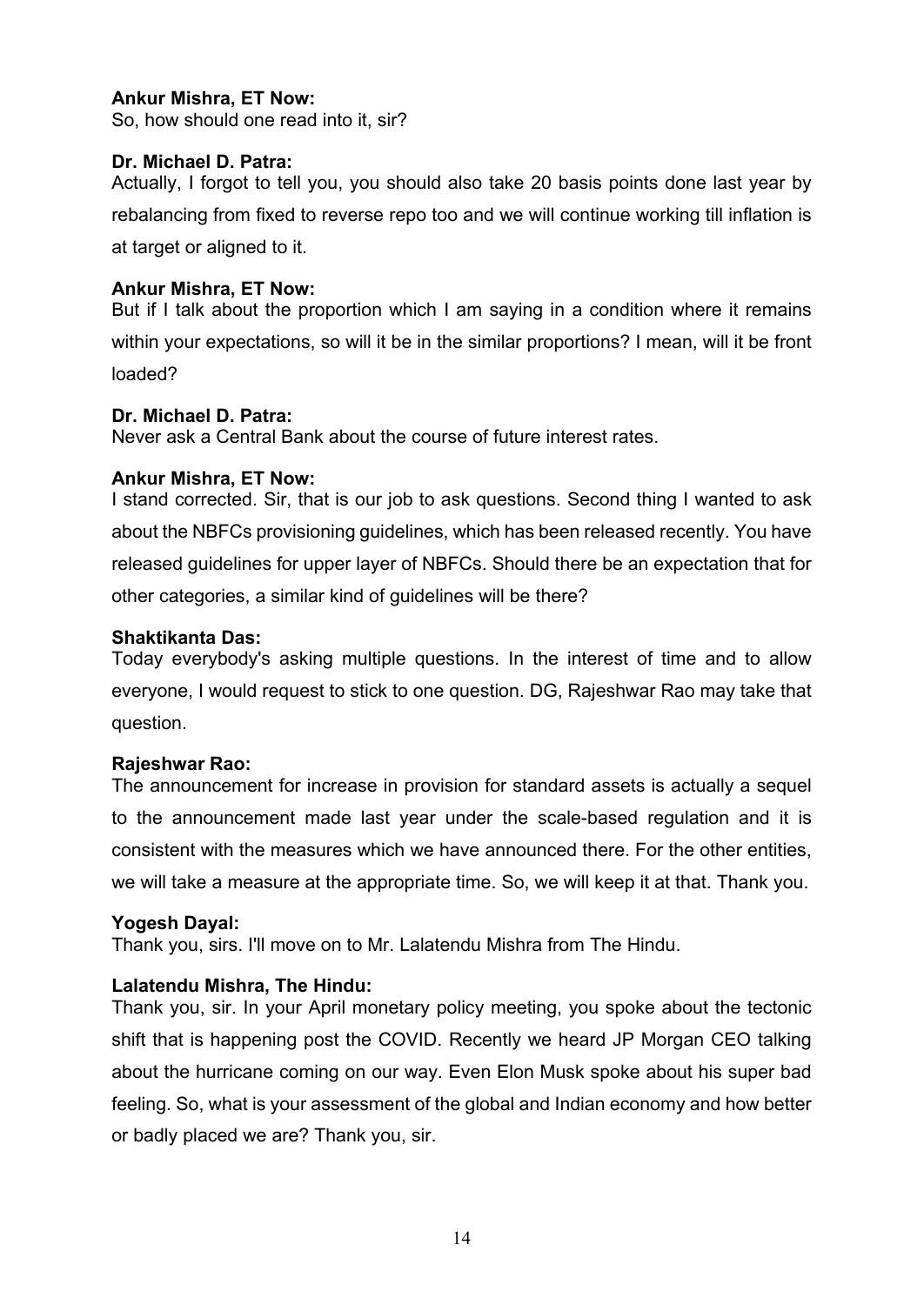In that sense, RBI is ahead of all others. In the April Monetary Policy, I had used the word 'tectonic shifts', thereafter, the IMF used the word earthquake. Now you are referring to somebody referring to hurricane, somebody referring to other, super bad feeling. But Indian economy has remained resilient. Indian economy is well-placed to deal with the challenges emanating from the geopolitical developments. The banking sector remains resilient and strong. Overall macroeconomic numbers also broadly look all right. Regarding the exchange rates depreciation so far, Indian rupee is among the better performing currencies among the comparable EME peers and others. The fiscal deficit number which was there in the budget for the last year, that also has been achieved. Whatever was the target, it has improved, in fact. They had projected 6.9 per cent and the fiscal deficit number is 6.7 per cent. So, overall Indian economy continues to be in a resilient position. The recovery is gaining traction and it is reflected in the fact that capacity utilisation has improved as I have mentioned in my statement. Disbursal of bank credit is also picking up; rural demand and urban demand are also showing signs of further improvement. So that is how we stand.

### **Yogesh Dayal:**

Thank you, sir. With your permission, we will take last two questions. I will invite Siddhi Nayak from Moneycontrol.

#### **Siddhi Nayak, Moneycontrol:**

Thank you, sir. Firstly, I wanted to ask you if there is any banking system liquidity threshold that you are targeting and if there is a withdrawal of liquidity going forward so would that mean that the call rate would be aligned to the repo rate than the SDF going forward?

#### **Shaktikanta Das:**

Let DG Michael Patra take that question.

## **Dr. Michael D. Patra:**

If you recall, in February 2020, before the pandemic started, we had announced a revised liquidity management framework and one difference to answer your question was that we removed all quantitative indicators. Like we used to have 1.0 per cent of NDTL and all, that was removed. The way you judge liquidity is by the rate. If the call rate is, as Governor pointed out, at or below the floor, we are accommodative, if it is closer to the repo rate, we are neutral. When it's above it, it is tightened. At the current time, the call money rate is at the corridor's floor, so we are accommodative. The liquidity that is absorbed every day that is the surplus that markets give to the RBI is in excess of ₹5 lakh crore in total. So, there's abundant liquidity there. At the same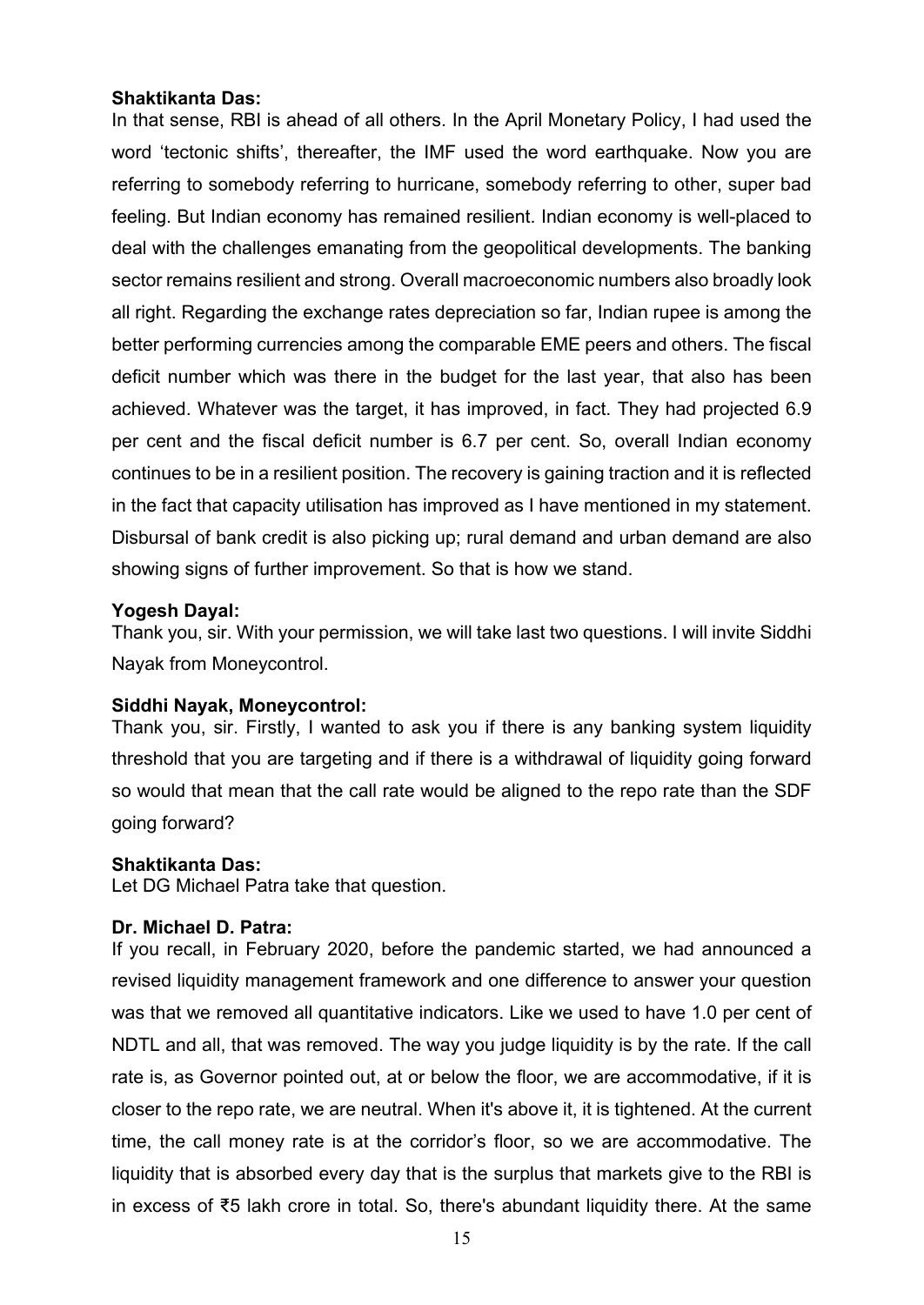time credit growth is picking up. Credit growth really is a function of demand. It is already into double digits and liquidity is not a hindrance or impediment to that credit growth so far.

## **Yogesh Dayal:**

Thank you, sir. I will invite Mr. Jigar Pathak from NewsRise for the last question.

## **Jigar Pathak, NewsRise:**

Thank you for the opportunity. Governor, you mentioned about the economy, the resilience of economy. We wanted you to view about trade deficit, which is at record high right now.

# **Shaktikanta Das:**

Trade deficit?

## **Jigar Pathak, News Rise:**

Which is at around US\$23 billion right now. So, what is the overall view of the Reserve Bank of India regarding trade deficit?

## **Shaktikanta Das:**

I touched upon it in my statement, there's a section on external sector. We expect the current account deficit to remain at a sustainable level and the normal flows will enable us to meet the financing of the current account deficit. Exports on the whole are rising, imports are also rising. Higher exports is a good sign for the economy, higher imports also to the extent that there is import of capital goods, which have incidentally gone up that also augurs well, that means that there is capital expenditure. There is investment, which is taking place or is going to take place. Overall, the current account deficit is expected to remain at sustainable levels. The normal flows will enable us to finance that.

## **Jigar Pathak, News Rise:**

It has been staying above US\$20 billion levels for quite some time now. So, is it a matter of concern?

## **Shaktikanta Das:**

We are constantly watching it. At the moment, please factor in the huge reserves that we have. It's US\$601.1 billion. That is the latest number I have. That was last Friday, 3<sup>rd</sup> of June that I gave out in my statement today also. So, we have built up strong buffers, which will help us in situations like this, if what you are saying materialises. But as far as I'm concerned, as far as RBI is concerned, we do not foresee that kind of a crisis situation. Our capital buffers and the normal inflows will ensure that we are in a position to finance the current account deficit.